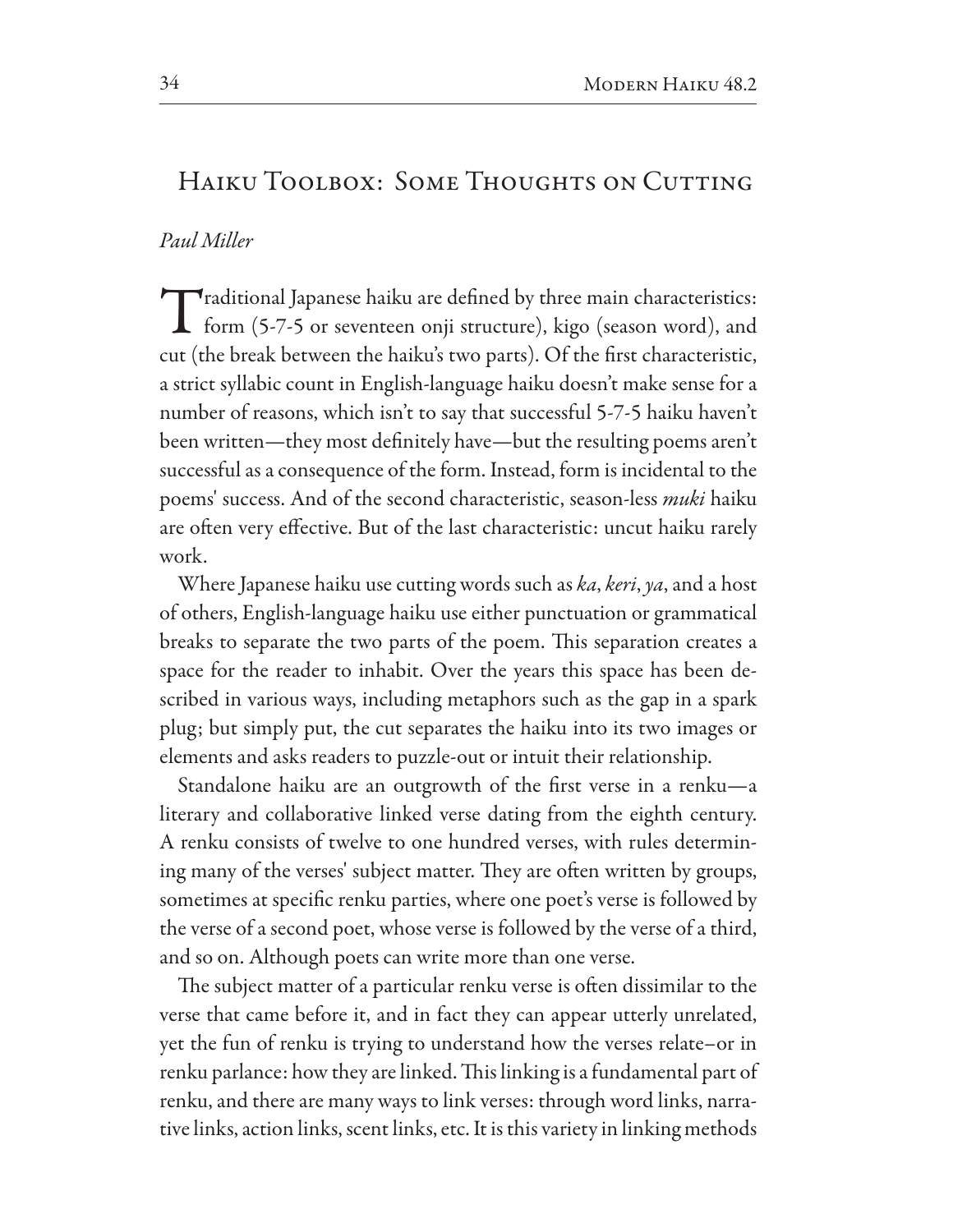that causes some to assert that a foundation in renku is a requirement for haiku poets.

A space similar to that between renku links exists between the two parts of a haiku and the ways in which the parts are related (link) are similar. And similar to sorting out the linking in renku, the payoff in haiku is sorting out the relationship between the haiku's parts. A difference is that the short phrases of a haiku are often more relatable, taking place in the same scene or moment, whereas a renku link might be purely intellectual. And what separates the parts of a haiku is the cut.

Surprisingly, many books and essays on haiku seem to gloss over the importance of the haiku's two-part structure, or instead give it short shrift. One well-known "how-to" book gives it mention in only two sentences. Even the Haiku Society of America's definition of haiku makes only passing mention of the cut, and only in the notes section—not in the definition itself.

One book that gives good space to the topic is Jane Reichhold's Writing and Enjoying Haiku.<sup>1</sup> In it she includes an adapted version of her essay, "The Fragment and Phrase Theory," where she states: "There needs to be a syntactical break separating the verse into two distinct divisions." She labels these divisions the fragment and the phrase (the phrase being the longer, or two lines, of the haiku). She quotes Betty Drevniok from her book, Aware—A Haiku Primer,<sup>3</sup> in which Drevniok writes:

In haiku the SOMETHING and the SOMETHING ELSE are set down together in clearly stated images.

We can add directly from Drevniok's book:

... whatever attracts the poet never stands alone. The SOMETHING that draws the poet is always noticed in context with SOMETING ELSE.

Reichhold then proceeds to illustrate the two-part structure using Drevniok's three main types of relationships in haiku: "Comparison," "Contrast," and "Association." An example of a haiku using the "Technique of Comparison" would be a haiku such as: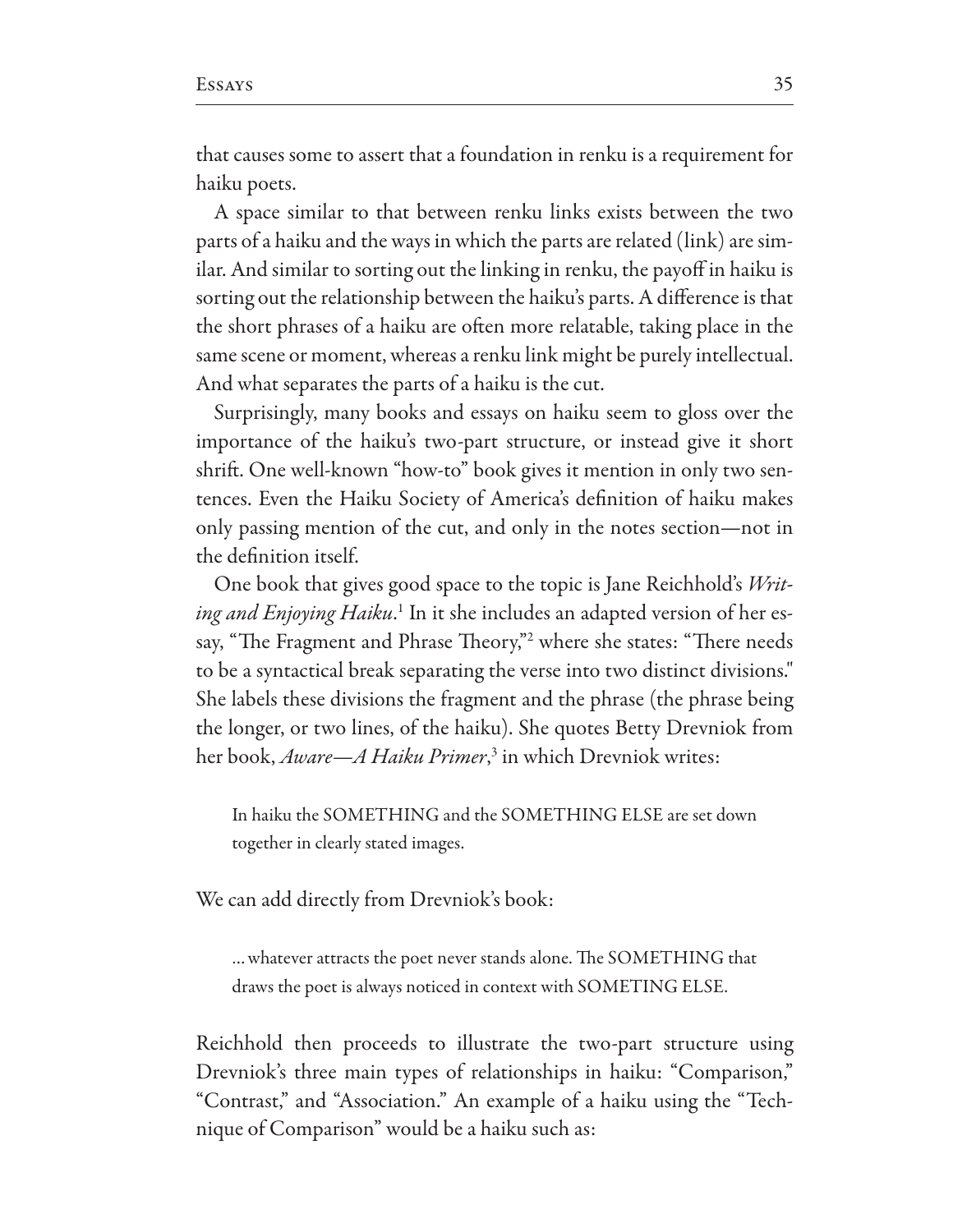a brook growing louder wild violets

In Reichhold's parlance, "a brook / growing louder" is the phrase; "wild violets" is the fragment. But they could just as easily be called the "superposed section" and the "base" (Kawamoto<sup>4</sup>), or simply the long part and the short part. The important thing is that there are two parts and that they are separated by a grammatical cut which serves to set the two images side-by-side for comparison. The one part-a brook-grows louder as the seasonal rains or snowmelt feed it. Similarly, violets begin appearing as they are wont to do in spring. These two images are independent of each other, yet the reader can discern a similarity. There is an overall feeling of the season coming in.

Reichhold expands upon Drevniok's work by giving examples of twenty-one additional types of relationships, albeit briefly. However, one point glossed over by Reichhold and others is nicely made by Modern Haiku editor Lee Gurga in his book Haiku: A Poet's Guide.<sup>5</sup> Speaking generally of the two parts of a haiku, he says:

How these images relate to one another is a matter of some delicacy. The relationship cannot be too obvious or the poem will be trite, but if it is too distant the association of images will appear forced or arbitrary.

An example of this 'triteness' can be found in haiku that describe causeand-effect relationships. For example:

> $breakfast$ plum juice drips down my chin

That the juice of a plum would drip from the poet's mouth during any meal is not surprising. It is what Gurga would call "too obvious." There needs to be an element of surprise in the relationship between the haiku's parts. This is the spark in the metaphorical sparkplug referenced earlier.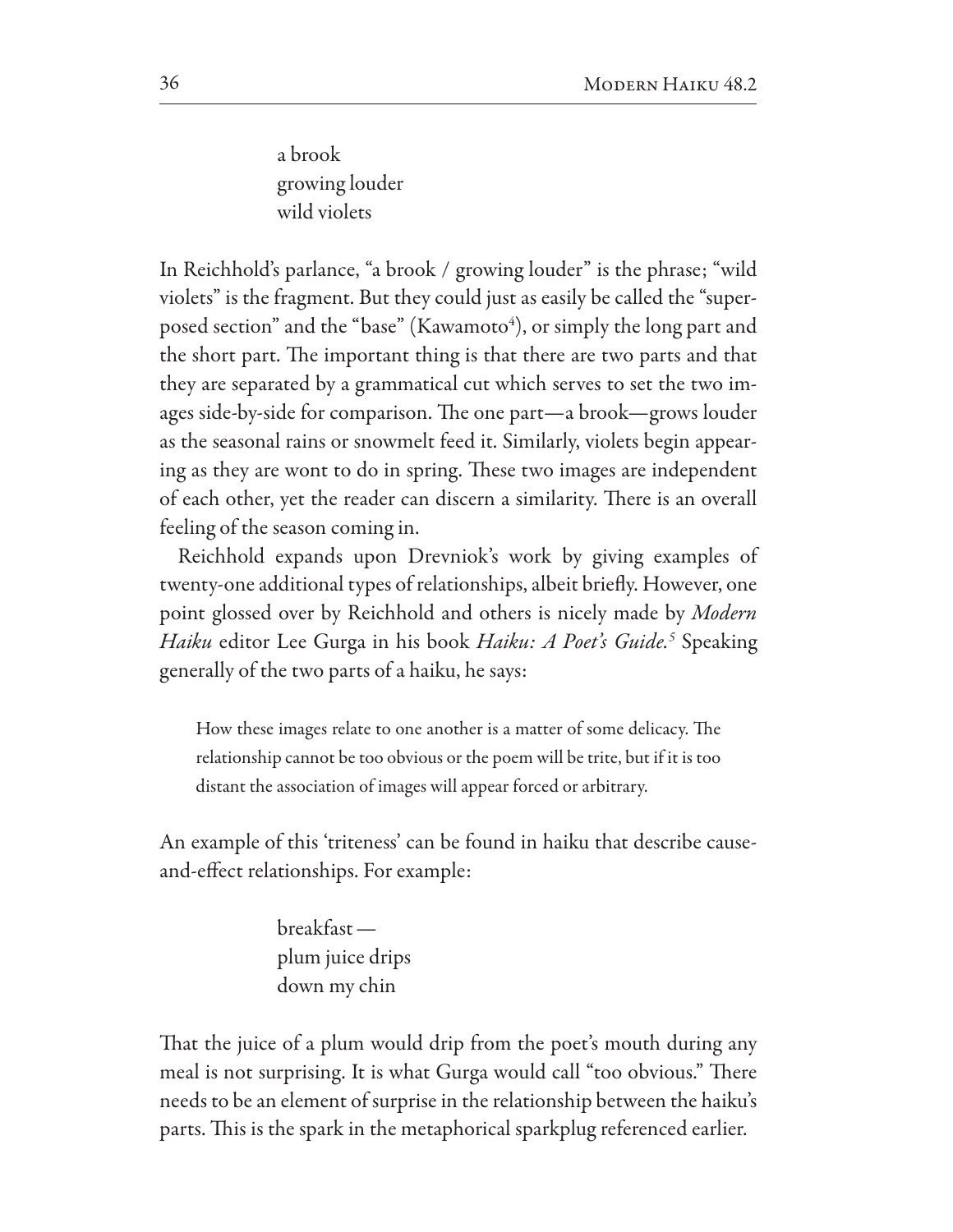Other arts utilize this spark. Think of the lead characters in any romantic-comedy (a Senator falls for his housekeeper) or literature (the proud, aristocratic Mr. Darcy and the prejudicial, middle class Miss. Bennet). Rap music, for example, does a good job mixing samples from one artist with lyrics from another. In other words, there is a spark between different things. And the spark, driven by the cut, is the engine of a haiku.

If we revisit the "brook" haiku we see that the surprise in the poem is that there is a relationship between a brook and the violets at all. There is not an obvious relationship between these two images without the poet there to point it out. This particular technique brings to mind a quote by R.H. Blyth: "Haiku shows us what we knew all the time, but did not know we knew."<sup>6</sup> The surprise between other types of relationships-contrast, association, etc.-will be different, but still surprising in some way.

It would seem from what has been discussed so far that haiku are simple to write. That all that is involved is putting two images side by side, yet as an editor, I often see haiku that look to be composed of two parts, when in reality they are missing one. I call these attempts 'half haiku.' For example, the following is a half haiku.

> summer sun ripples gold on the lake

A pretty scene and one that may have sufficiently impressed a poet to write a haiku, but it is really just the single image of a rippling summer sun padded to make it fit three lines. Put another way, it is two lines in search of a third.

> [the] summer sun ripples gold on the lake

Since haiku are by default about relationships, another image or idea is needed to turn it into a haiku. For example: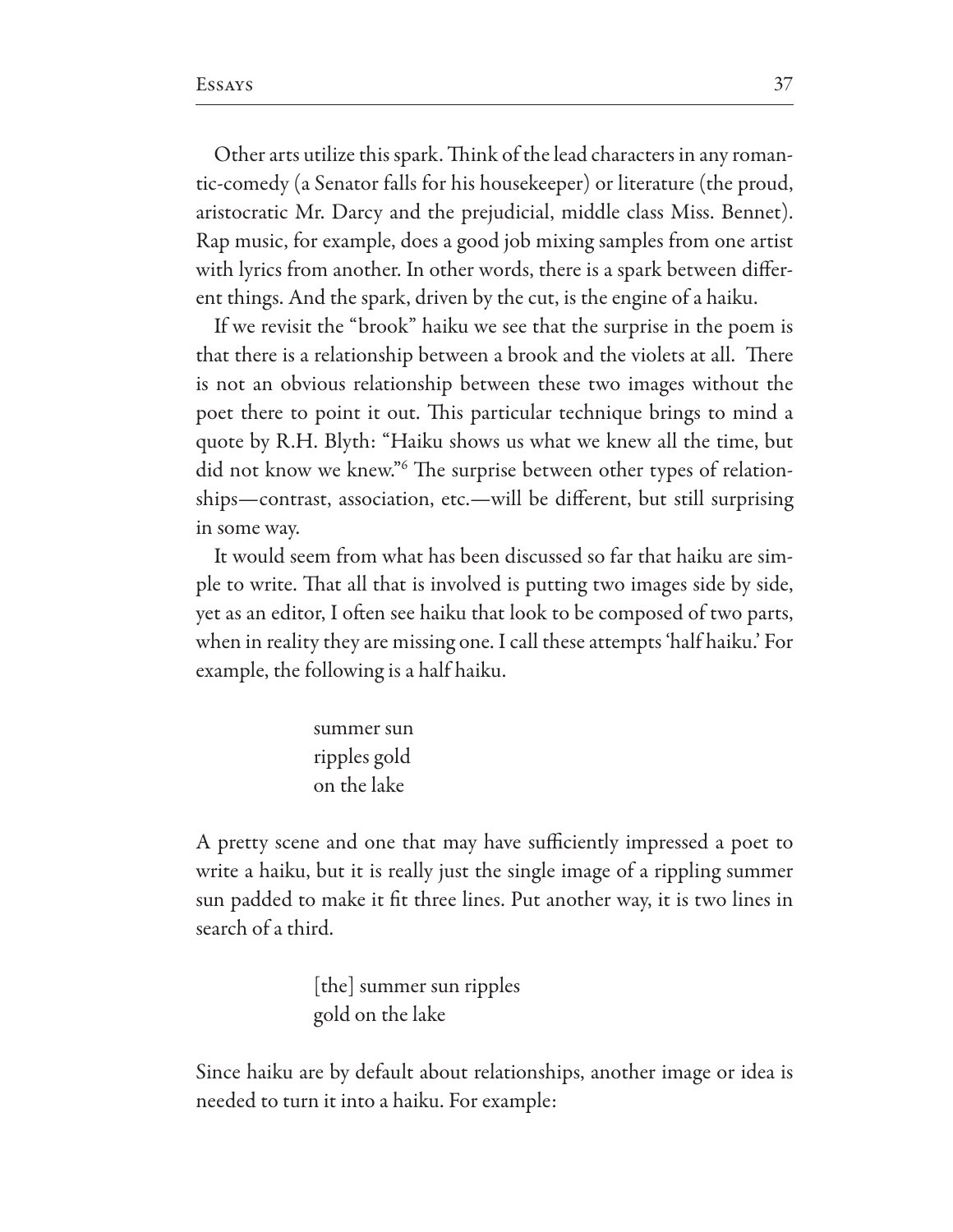a scaling knife the summer sun ripples gold on the lake

children laughing the summer sun ripples gold on the lake

Sometimes the lack of a true cut is disguised by grammatical rearrangement or punctuation. The following haiku uses an em dash to "cut" the poem. Yet, despite the em dash this haiku is still uncut. Bashō allegedly said, "just because a poem uses a kireji (cutting word) doesn't mean that it is cut." The same is true in English-language haiku.

> wisteria vine  $$ its flowers twist into the iron railing

This kind of uncut poem is different from the 'cinematic' haiku in which a larger image is presented as an establishing shot from which the poet moves in closer for a telling detail, as in Christopher Herold's haiku:<sup>8</sup>

> Sierra sunrise... pine needles sinking deeper in a patch of snow

In Herold's haiku, the alpine sunrise is contrasted with something else occurring in the same scene—the pine needles—but most importantly, they are not the same things. In the uncut haiku, there is a repetition of image because the telling detail is too close, or repeats, the establishing shot. There is no tension in the uncut haiku—no surprise—because there is no tension between identical things. And because there is no tension there is very little of interest in the poem.

Looking again at the uncut wisteria haiku, you'll notice that it is really a reworking of the half haiku "a wisteria vine twists / into the iron railing." And like the previous half haiku needs another half to make it a true haiku.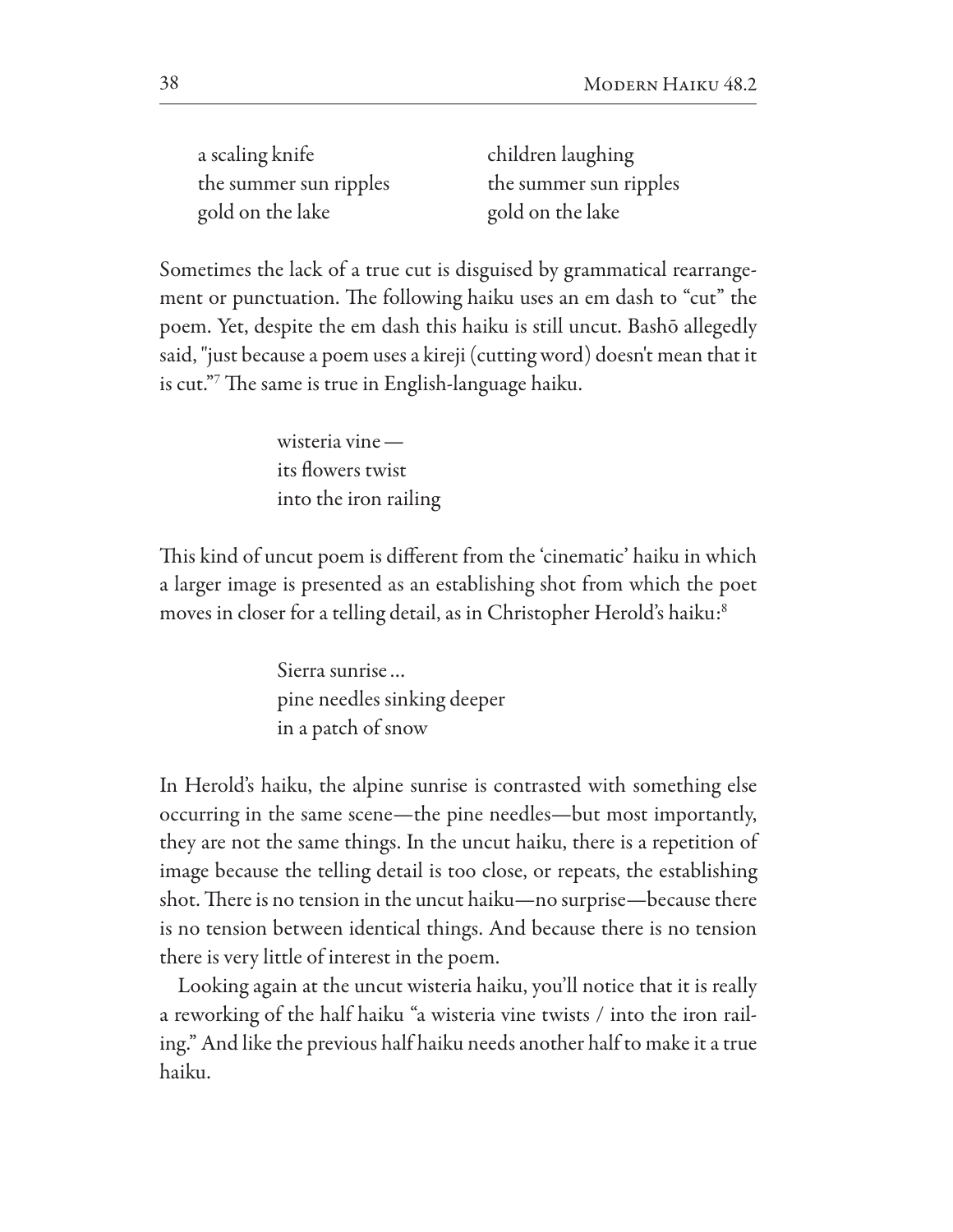| she takes my hand      | morning breeze         |
|------------------------|------------------------|
| a wisteria vine twists | a wisteria vine twists |
| into the iron railing  | into the iron railing  |

If an uncut or half haiku is the cold bowl of porridge in the fairy tale Goldilocks, more than one cut could represent the other end of the spectrum-the too-hot bowl. Note the implied grammatical break after each line in the following haiku with two cuts:

> setting sun her red bikini top sand on my towel

This poem cuts after the first and second lines, leaving the reader with three disparate images. Multiple cuts are often the result of trying to cram as much information as possible into a poem. They suggest a lack of trust in a single image's ability to conjure more than itself. For example, a bikini top suggests more than just its color and fashion, but also the sun and the sea, the smell of suntan lotion, and the boisterous cries of seagulls—all the associations of a summer day at the beach. And while these additional sensations are important to the mood of the poem, they are background to the significant moment the poet is trying to express, and as such should be left inferred rather than explicitly stated. Similarly, the overall effect of multiple cuts and their accompanying multiple images is a loss of focus. The above poem seeks to give a whole scene when it would do better to concentrate on only two of the images from which the whole scene can then be inferred.

| setting sun        | itchy sand         |
|--------------------|--------------------|
| her red bikini top | on the beach towel |
| taken by a wave    | her red bikini top |

The above poems and suggestions are designed with a normative Englishlanguage haiku in mind. Yet despite the successful tenure of the well-cut, two-part haiku, writers such as Marlene Mountain have in the past ad-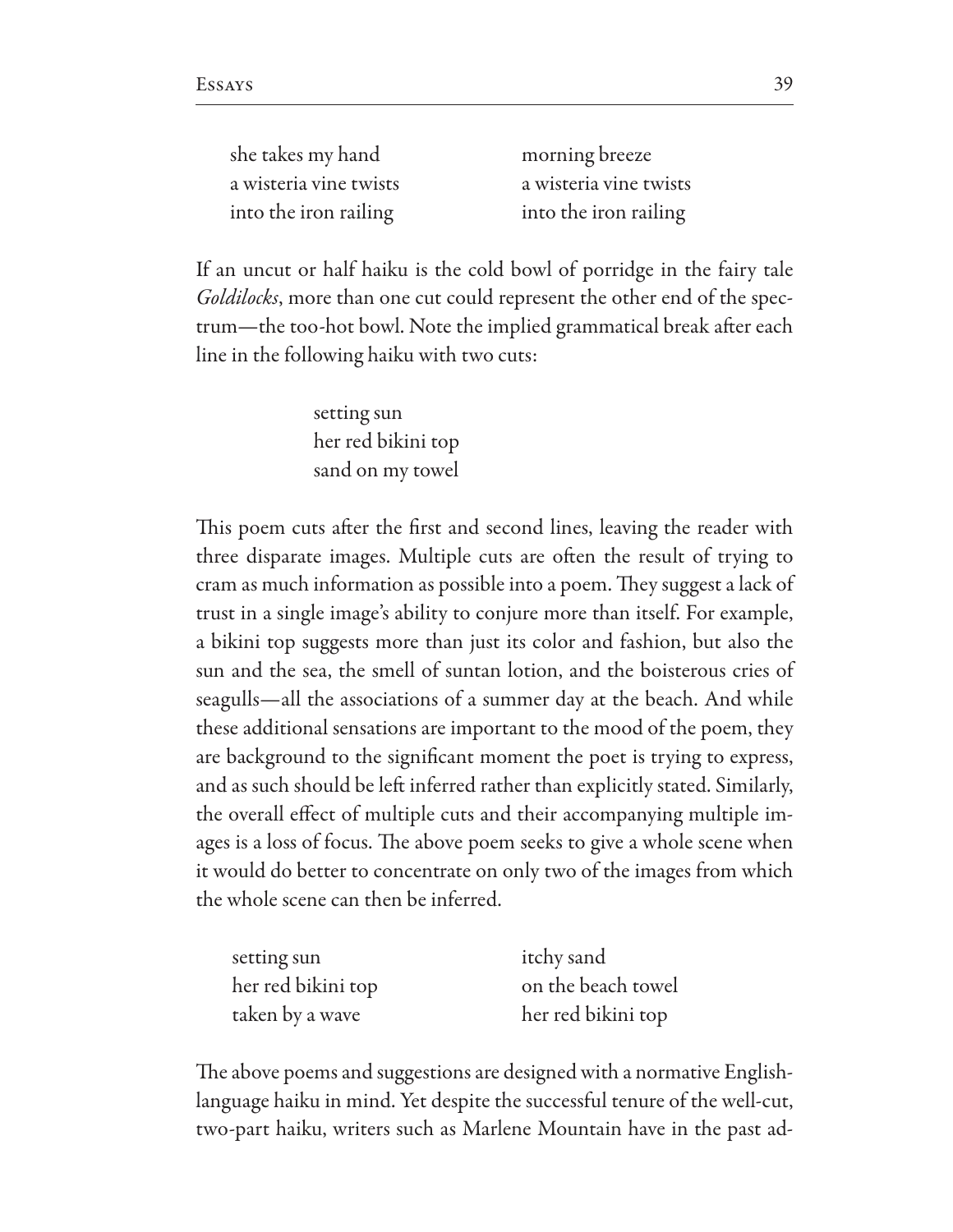vocated for what they call the 'one image' haiku. In her essay of the same name she gives examples from two American haikuists.<sup>9</sup>

| Sunset dying          | spring breeze              |
|-----------------------|----------------------------|
| on the end of a rusty | puffs through the skeleton |
| beer can              | of a bird                  |
| Gary Hotam            | Raymond Roseliep           |

In these cases the term "one image" is misleading. In both haiku above, despite the run-thru grammatical structure, there are still two separate images in each haiku:

> sunset / beer can spring breeze / bird skeleton

And importantly, there is enough separation between them to avoid the triteness that Gurga references. Hotham's haiku, for example, is full of interesting comparisons between the two images: the color of the sunset vs. the color of the rust; the shape of the sun vs. the shape of the can; an end to the day vs. the emptiness of the can. The other haiku operates similarly. This duality in each poem raises questions about the label 'one image.' Frankly, if a poet steps back far enough, everything is one image. Even a poem such as Herold's "Sierra sunrise" could be viewed as a 'one image' poem if viewed from outer space.

However, despite the two images in each poem, both poems are missing a formal cut, which naturally raises the question of its necessity. While the main role of the cut is the separation of the poem into its two parts, another role is to slow the reader down. Theorist and poet Hasegawa Kai, in an interview in Simply Haiku, explains the concept of ma.<sup>10</sup>

This Japanese word can have a spatial meaning, as in "empty space" or "blank space," a temporal meaning (silence), a psychological meaning, and so on... The "cutting" (kire) of haiku is there to create ma.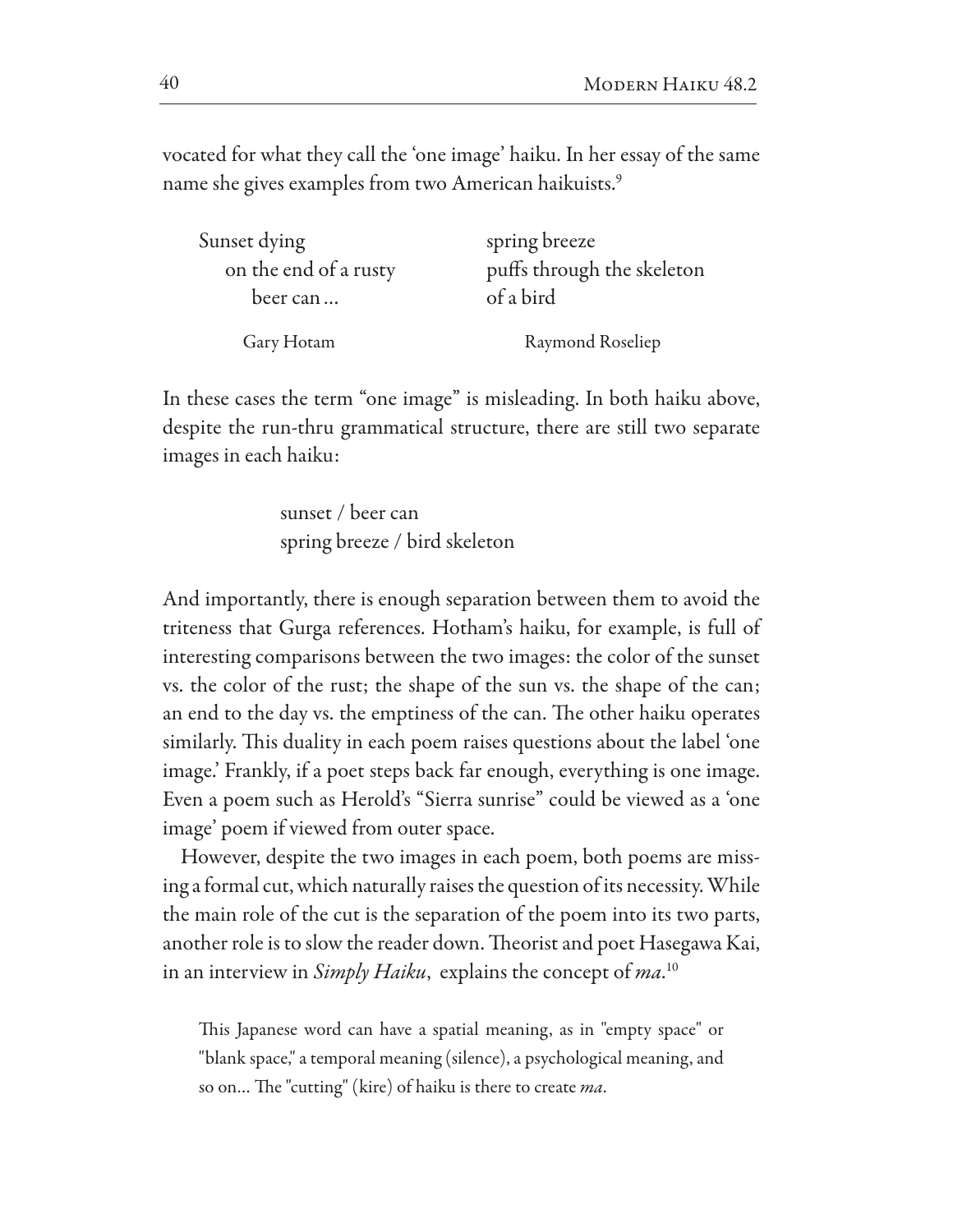Earlier I noted that the cut separates the haiku into its two images or elements and asks readers to puzzle-out or intuit their relationship. This is another way of acknowledging that while the poet writes the haiku, the reader completes it. In order to do so, the reader needs a physiological space as well as a temporal pause—what Hasegawa Kai refers to as ma. Ma is the space between the haiku's two parts, the space created by the cut. This concept is seen in other Asian arts, for example in painting, in which amounts of blank space are left on the canvas for the viewer to utilize. So does the lack of a formal cut, the lack of ma, hinder the reader in their completion of these haiku? Certainly, we read through haiku without a formal cut more quickly. We may also not notice the importance of each image because they are not placed in isolation. These may be reasons to revisit such formats.

Returning to the poems above, it is worth noting that each of the images in Mountain's examples—sunset and beer can, for example—are interesting in their own right. Not a claim that can be convincingly made of the iron railing in the half haiku "a wisteria vine twists / into the iron railing" discussed earlier.

A question might be whether a clearly cut haiku-one that had the aforementioned surprise—could be made of the 'one image' poems without too much tweaking. For example, of Hotham's poem.

> Sunset dying the crushed end of a rusty beer can

I don't see much difference between this adaptation and Herold's cinematic haiku earlier. Looked at this way, perhaps a true 'one-image' poem is one where a scene or moment is winnowed down until there is nothing but a single engaging image, one without any other engaging component, such as the one-line poem by Tash Adams in the previous issue of Modern  $Haiku$ <sup>11</sup>

bait fish fill my reflection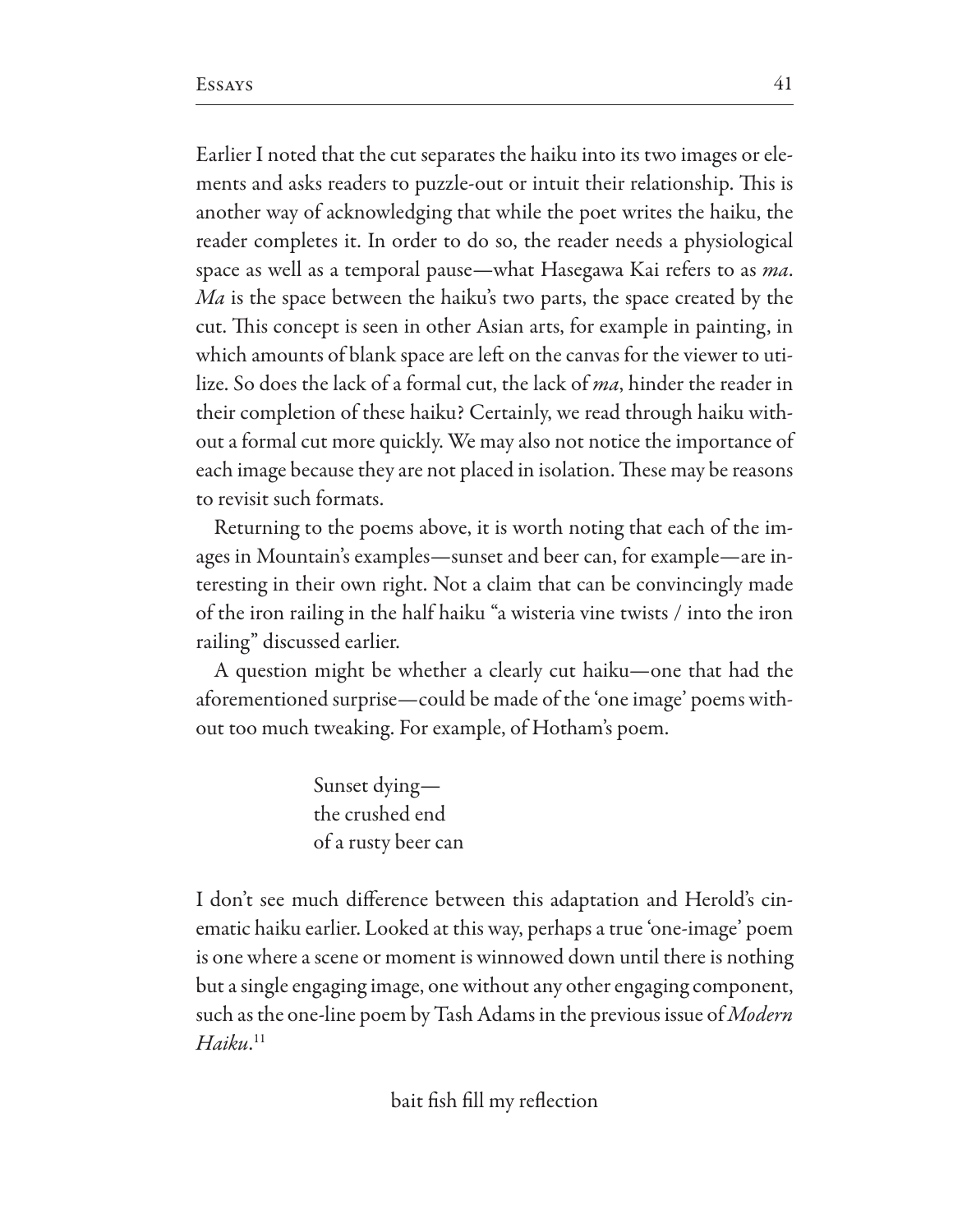Clearly, the second image of a reflection is not strong enough to sustain the poem on its own, unlike the image of the bait fish in the bucket which is interesting enough to warrant additional attention, so I suggest we have found the level necessary to call this particular poem 'one image.' Since I published it I clearly believe it has value as a poem, yet I can't help but wonder if it wouldn't benefit from another image or idea. Of course this raises the question of whether it is a haiku or not. I think a good case could be made to disqualify it on definitional grounds since it has no cut. An additional poem from Mountain's essay falls into this same category. Cor van den Heuvel's well-known:<sup>12</sup>

## the shadow in the folded napkin

This poem is equally interesting and has much to offer through additional readings, but much like in the previous poem, the image "the shadow" isn't strong enough to stand on its own. I would suggest this is a half haiku as well. Of course, the poem most cited as a 'one image' haiku is another by van den Heuvel.<sup>13</sup>

## tundra

I'll assert that I find the 'one image' designation questionable even in this case. The poem would not be as successful if it was published on a page tight with other poems, or even as presented here between lines of text. Its success is through its combination with the rest of an empty page. I would argue that the surrounding emptiness qualifies as a second image. I would even go so far as to label this a haiku.

That said, an interesting subset of successful one image haiku are 'riddle' haiku which rely on ordering and misdirection to succeed, although the label 'one image' may again be misleading. In riddle haiku the first two lines describe something that is revealed in the final line. An example is Karen Sohne's poem:<sup>14</sup>

> between cities on the interstate so many stars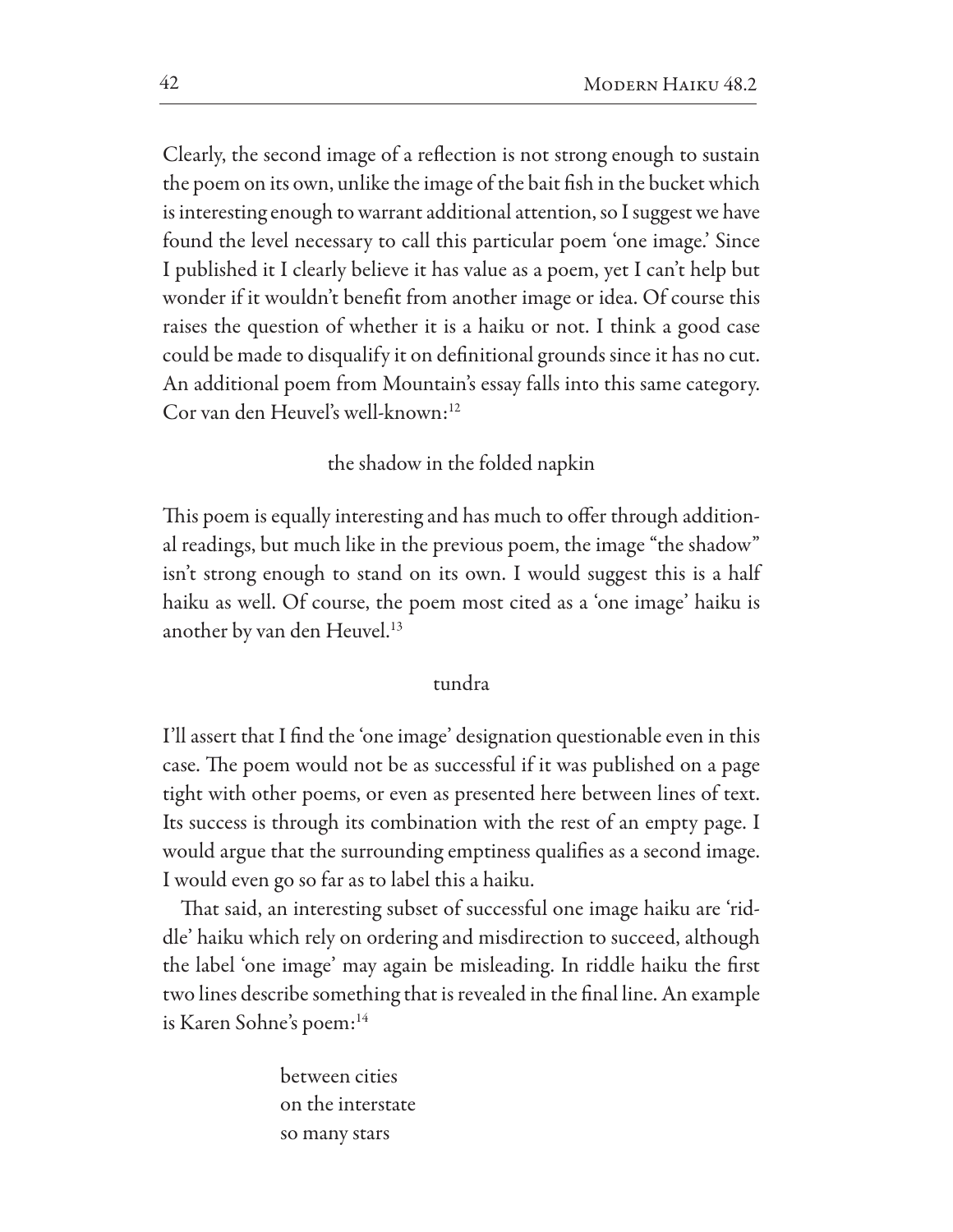The first two lines of the haiku pose a question: what is between cities on the interstate? The cut between lines two and three gives the reader time to postulate their own theories. Perhaps gas stations, fast food restaurants, miles and miles of emptiness ... any number of things. The third line offers a surprising answer.

If this poem was reordered to remove the surprise ending it would be a simple sentence without a cut.

> so many stars between cities on the interstate

In light of the previous discussion, it is questionable whether cities or even stars are interesting enough to sustain the poem on their own, which would make it a true one image poem-or half haiku, i.e. "so many stars between / cities on the interstate."

Below is another example of a riddle haiku with just the first half shown to better illustrate the sleight of hand. A haiku by Joanne Morcom.<sup>15</sup>

> surrounding the quiet bungalow

Again, any number of things could answer this question: a rainforest, morning birds, or ugly patio furniture. The answer?

> surrounding the quiet bungalow yellow crime scene tape

A powerful juxtaposition, but again, in a reordered form it would probably be a half haiku. As is, it is successful because of reordering and the introduction of a cut. Because so many things come to mind after reading the initial two lines, I am hesitant to call them true 'one image' haiku. They succeed as haiku because the first two lines are so open to other interpretations, other images, which like it or not, are present in the reading. But this may be splitting hairs.